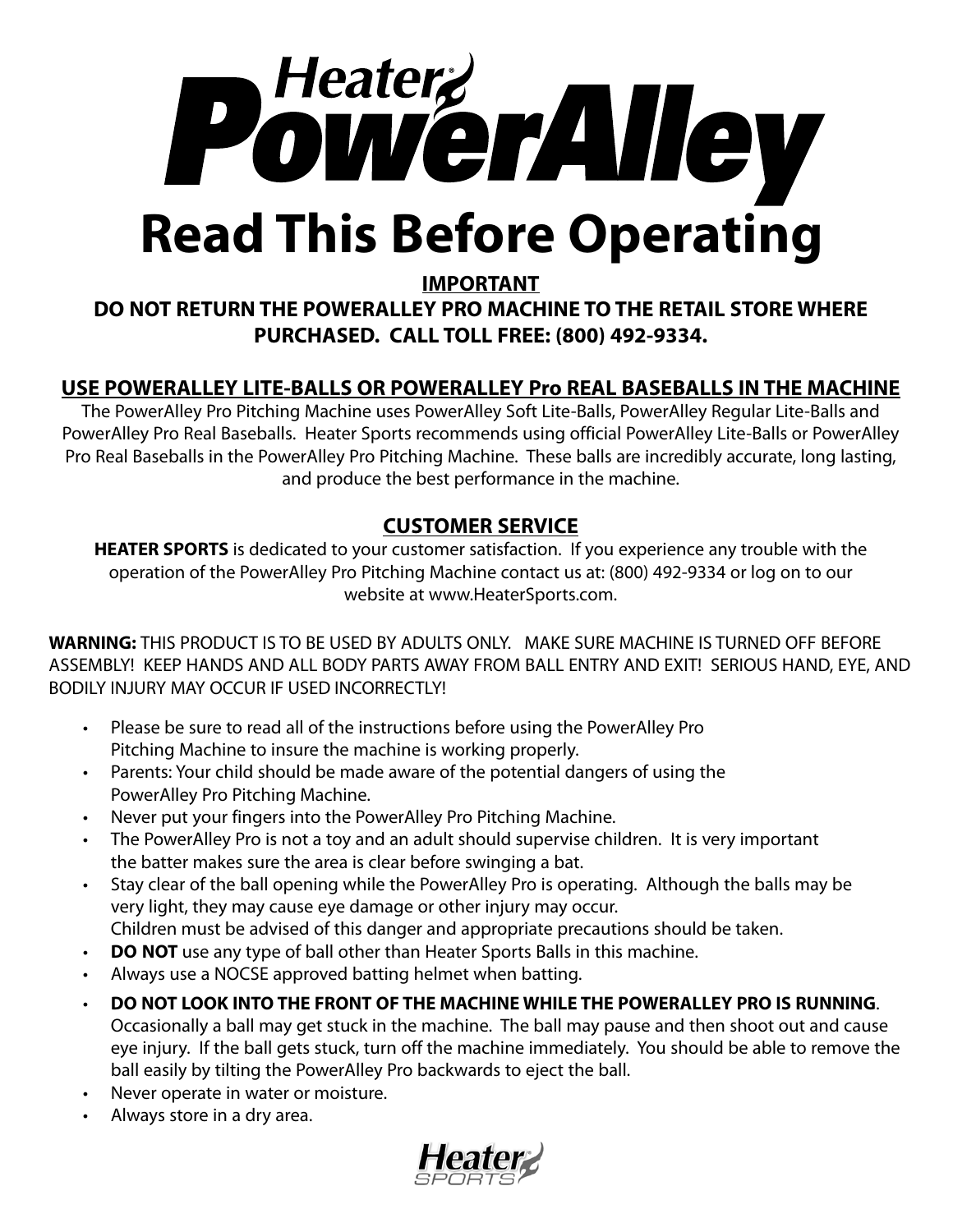

**STEP 1:** Slide Legs (A) into Tripod (B) base until push-pin snaps into place.





**STEP 2:** Insert Top Pole (C) into Tripod (B) top until push-pin snaps into place. Tighten Thumb Screw in threaded nut attached to opposite side of the push-pin hole.





**Model# PAPRO149** 95 West 650 South • St. George, Utah 84770 • PH: 800-492-9334 • PH: 435-656-1756 • Fax: 435-688-0741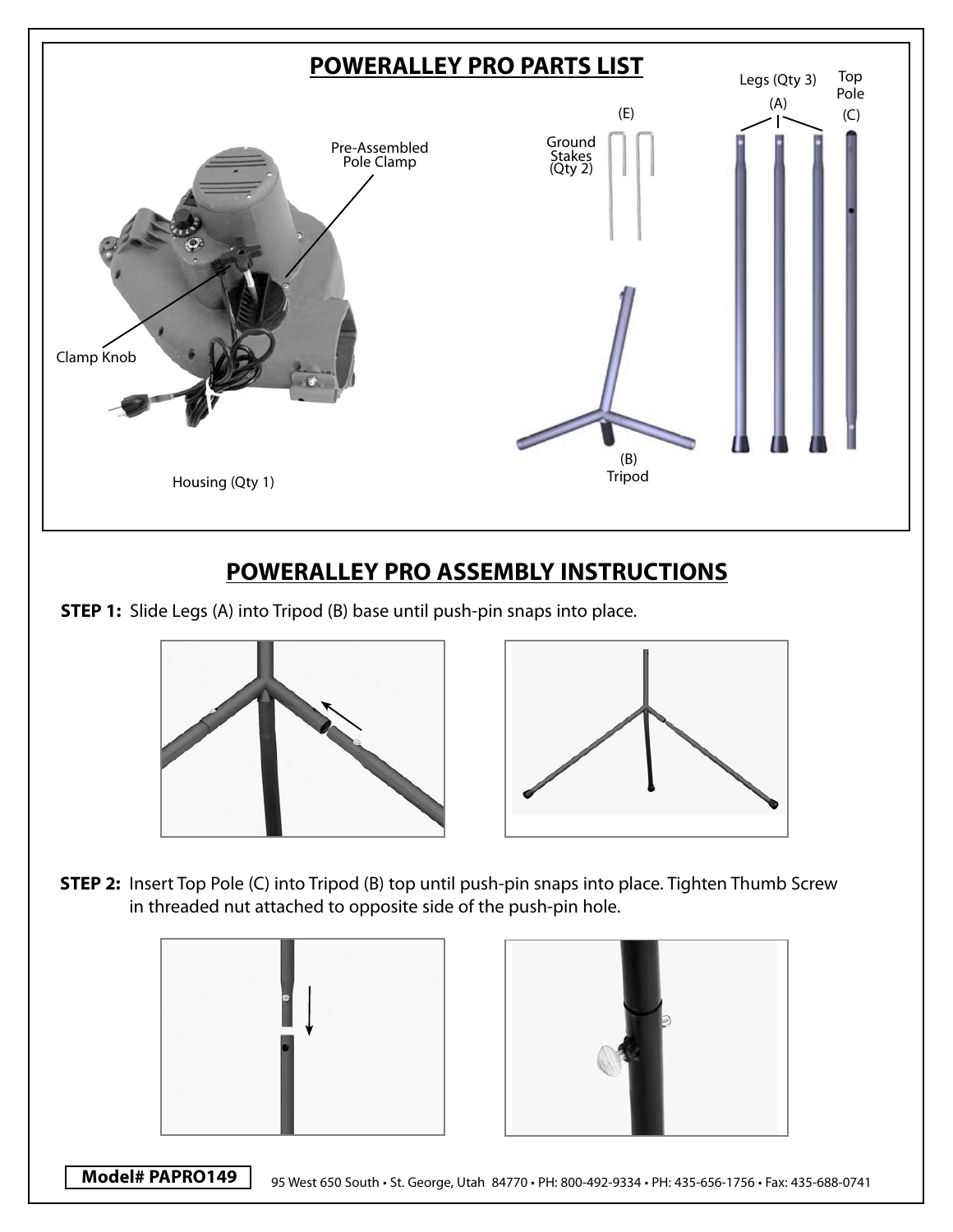## **POWERALLEY PRO ASSEMBLY (Continued)**

**STEP 3:** Remove Thumb Knob & Washers from Pole Clamp assembly on Housing and slide the housing bolt through the Top Pole (C) holes.





### **IMPORTANT!**

**When placing the Housing on to the Top Pole (C), make sure the Housing and Top Pole lean forward, not backward.**

**STEP 5:** Replace the Washer, Lock Washer, Knob in that order and then tighten. (See Photo)





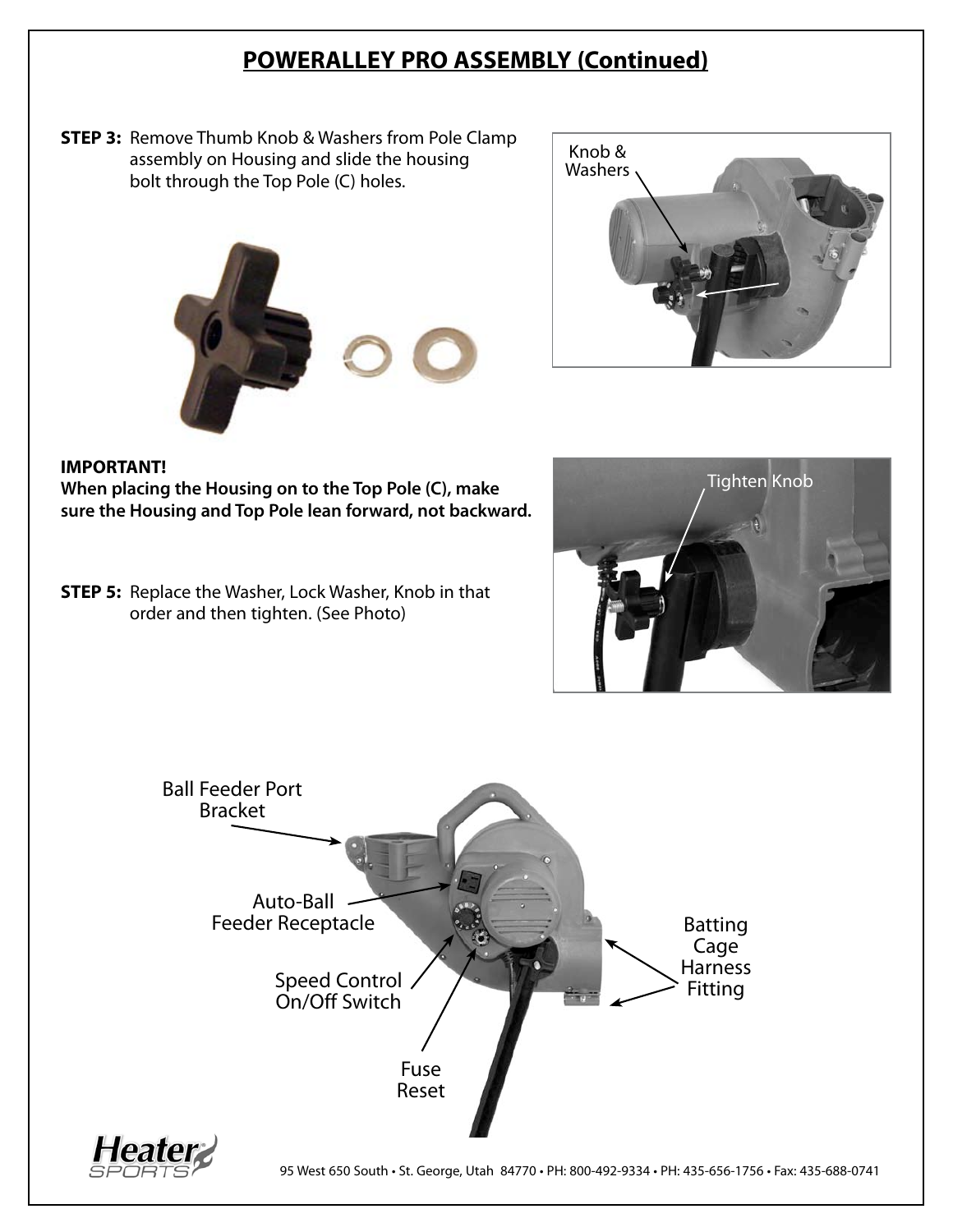